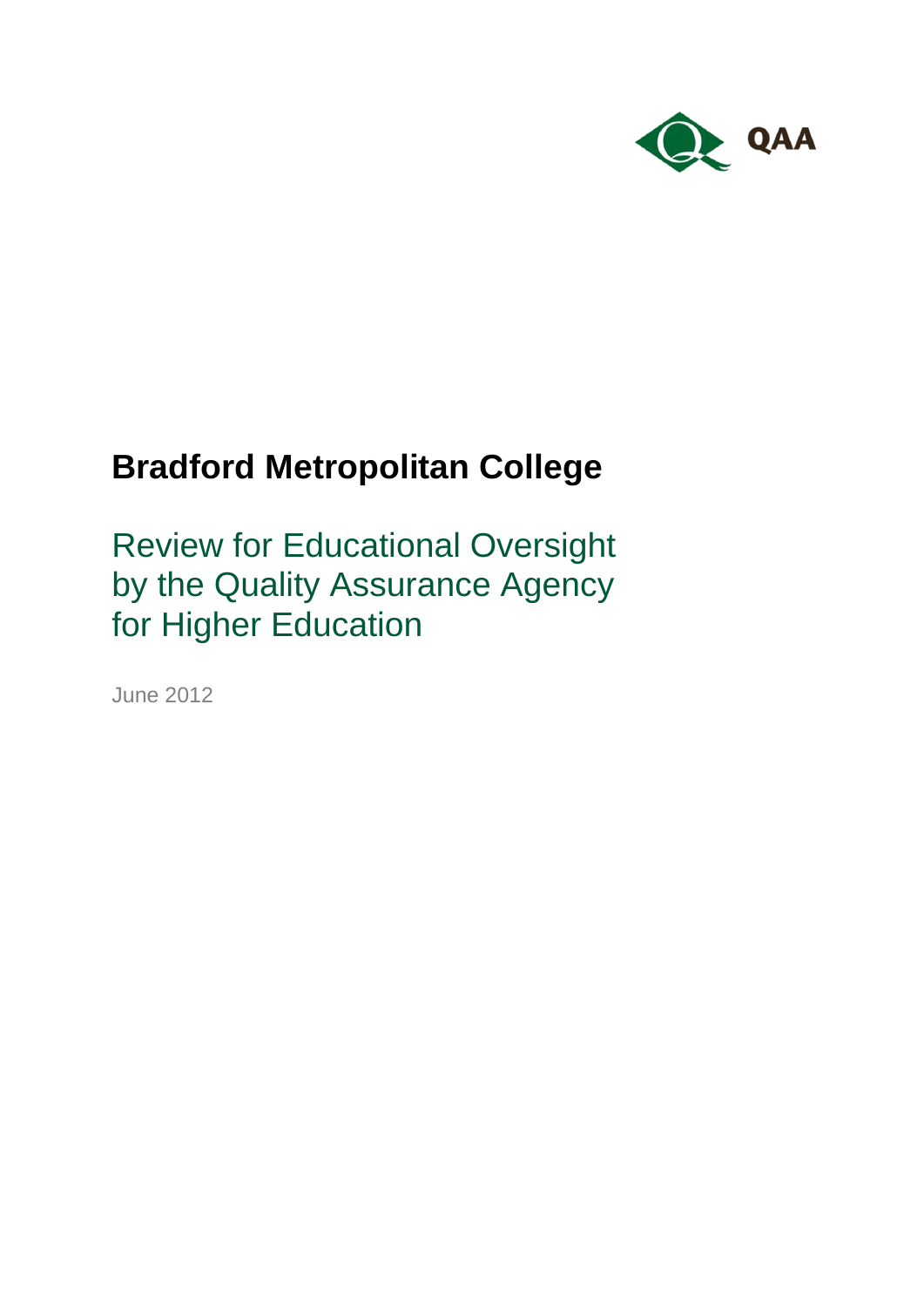## **Key findings about Bradford Metropolitan College**

As a result of its Review for Educational Oversight carried out in June 2012, the QAA review team (the team) considers that there can be **confidence** in how the provider manages its stated responsibilities for the standards of the awards it offers on behalf of Edexcel and the Chartered Management Institute.

The team also considers that there can be **confidence** in how the provider manages its stated responsibilities for the quality and enhancement of the learning opportunities it offers on behalf of this awarding body and organisation.

The team considers that **reliance can** be placed on the accuracy and completeness of the information that the provider is responsible for publishing about itself and the programmes it delivers.

### **Good practice**

The team has identified the following **good practice**:

- the regular review of a comprehensive range of policies and procedures (paragraph 1.3)
- the fully embedded tutorial approach (paragraph 2.10).

### **Recommendations**

The team has also identified a number of **recommendations** for the enhancement of the higher education provision.

The team considers that it is **advisable** for the provider to:

- ensure that minutes of meetings are more detailed and that progress on actions is tracked effectively (paragraph 1.2)
- implement a system to evaluate student achievement data to enhance academic standards and learning opportunities (paragraph 1.4)
- ensure continued development of the virtual learning environment to support learning and teaching (paragraph 3.6).

The team considers that it would be **desirable** for the provider to:

- review the internal verification policy to ensure consistency with the awarding body  $\bullet$ and organisation's requirements (paragraph 1.7)
- extend the induction checklist to include further activities (paragraph 2.9)
- maintain detailed records of research, scholarly activity and continuous professional development of staff and monitor the impact these have on the curriculum (paragraph 2.13).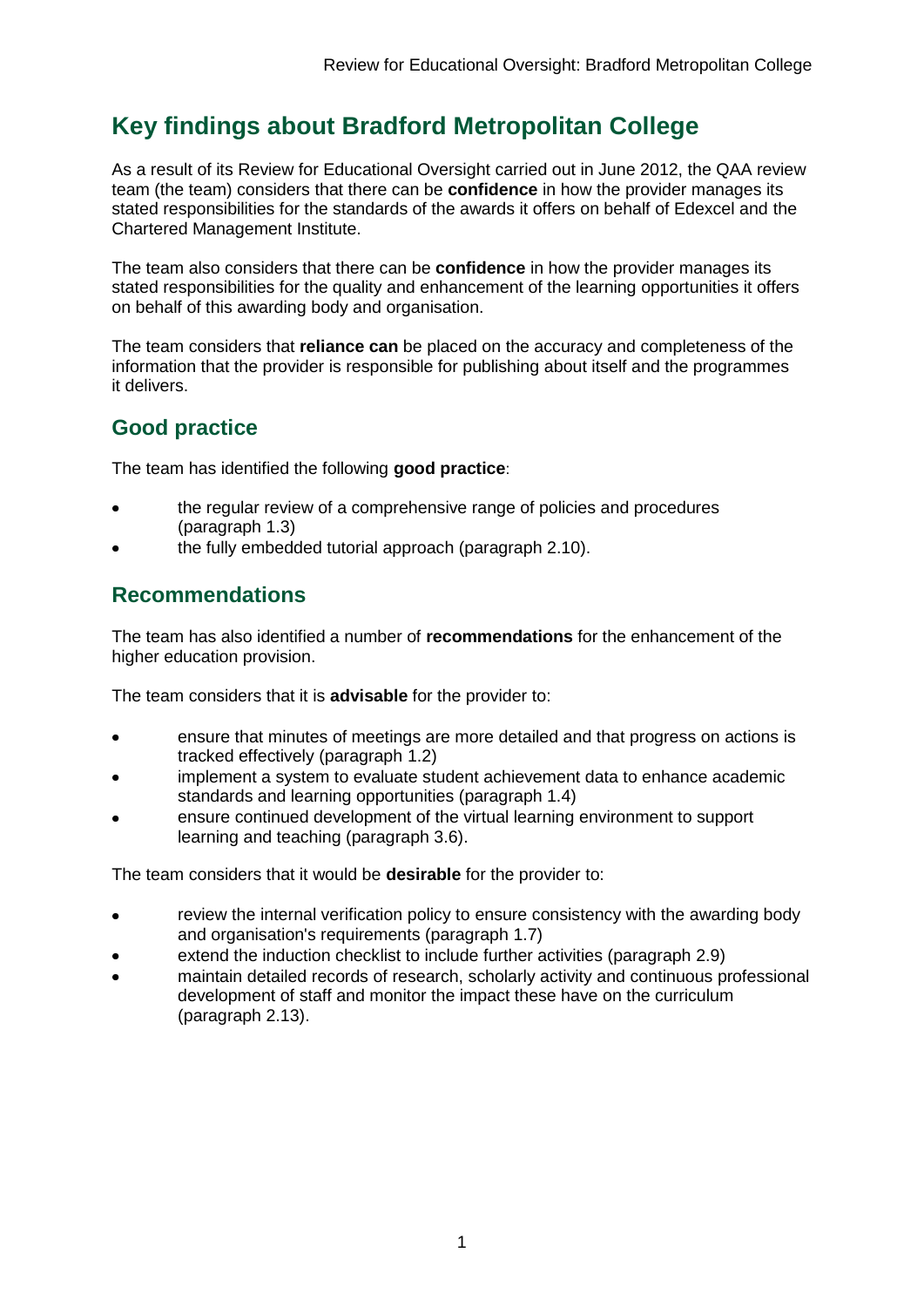## **About this report**

This report presents the findings of the **Review for Educational Oversight**<sup>1</sup> (REO) conducted by QAA at Bradford Metropolitan College (the provider; the College). The purpose of the review is to provide public information about how the provider discharges its stated responsibilities for the management and delivery of academic standards and the quality of learning opportunities available to students. The review applies to programmes of study that the provider delivers on behalf of the Chartered Management Institute and Edexcel. The review was carried out by W R Paul Monroe and Ruth Stoker (reviewers), and Suzanne Richardson (coordinator).

The review team conducted the review in agreement with the provider and in accordance with the *[Review for Educational Oversight: Handbook](file:///C:/Documents%20and%20Settings/j.drayden/Local%20Settings/Temporary%20Internet%20Files/Content.Outlook/F1DNC8XT/Review%20for%20Educational%20Oversight:%20Handbook)*. <sup>2</sup> Evidence in support of the review included the awarding body and organisation's agreements, quality assurance documents, policies, handbooks and minutes of meetings supplied by the provider and the awarding partners, and meetings with staff and students*.* 

The review team also considered the provider's use of the relevant external reference points:

- the British Accreditation Council
- the Qualifications and Credit Framework
- the Academic Infrastructure
- the regulations of its awarding body and organisation.

Please note that if you are unfamiliar with any of the terms used in this report you can find them in the Glossary.

Bradford Metropolitan College (the College) was founded in 2009. At that time, it delivered a wide range of qualifications from a variety of awarding organisations. After reviewing the student target market in 2010-11, the College decided to withdraw from all awarding partners except Edexcel and the Chartered Management Institute. The College had originally planned for further cohort starts in February 2012, but was unable to do so. They now plan to begin further recruitment and enrolment in either July or September 2012 for the Diploma in Management and Leadership, levels 5 and 7, and Higher National Certificate, level 4.

The College operates from one campus in Bradford, which has three lecture rooms, a computer laboratory with 20 networked computers, a library, student common room and an administration office. There are three full-time and four part-time members of teaching staff. This gives the College the capacity to provide education to 95 students at any one time. Up to April 2012, the College had enrolled 295 full-time students, with a continuing focus on small class sizes, delivering higher education in a professional environment for international students. There are presently 13 students registered on the two awards.

At the time of the review, the provider offered the following higher education programmes, listed beneath their awarding organisation and body:

#### **Chartered Management Institute**

Diploma in Management and Leadership  $\bullet$ 

#### **Edexcel**

Higher National Certificate in Business

**<sup>.</sup>** www.gaa.ac.uk/InstitutionReports/types-of-review/tier-4.

www.gaa.ac.uk/publications/informationandguidance/pages/reo-handbook.aspx.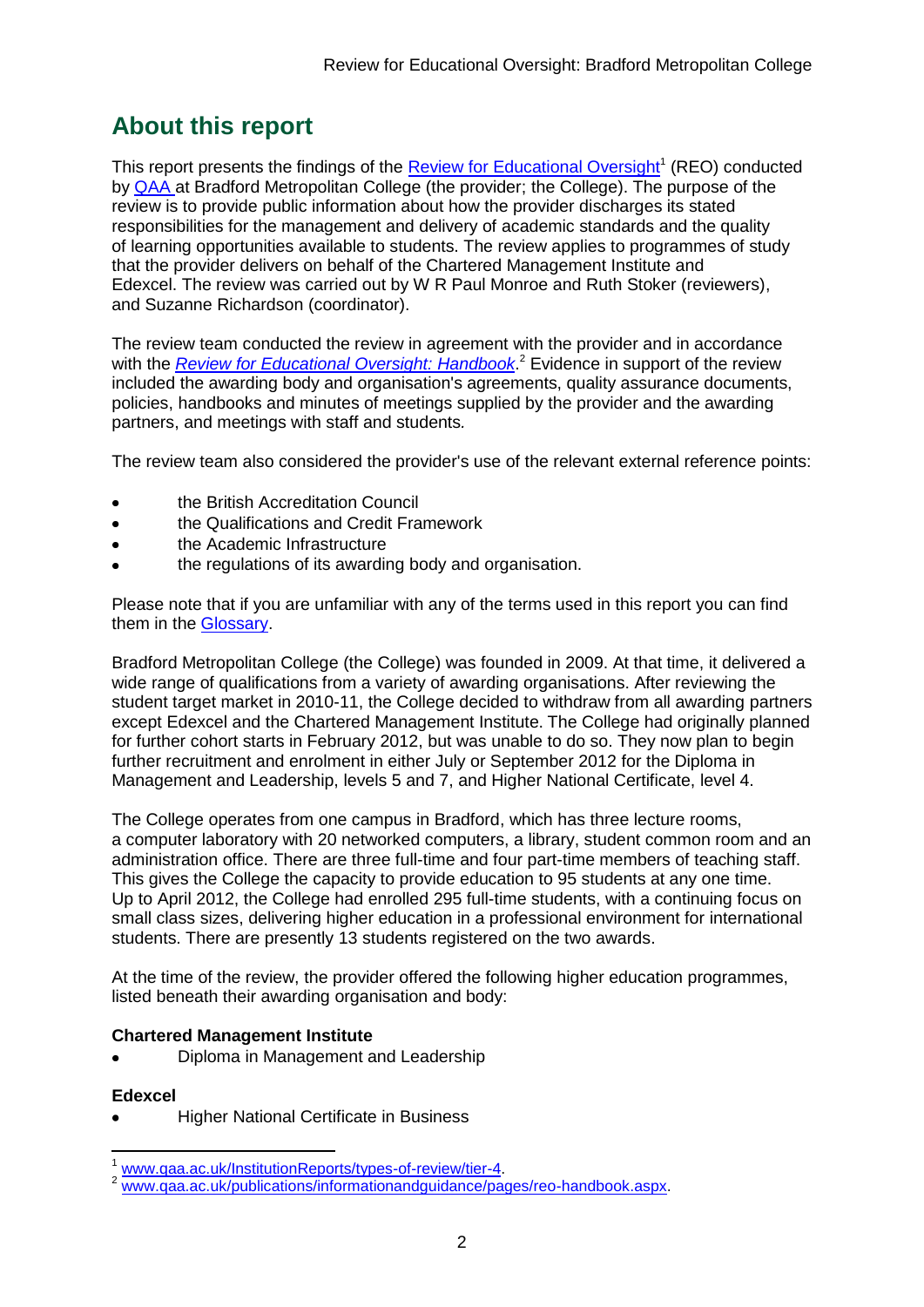### **The provider's stated responsibilities**

The College shares responsibility with its awarding partners for the setting of assignments, moderation and second marking of student work, but it has overall responsibility for planning, delivery and assessment of the awards in line with the awarding body and organisation's guidelines and module assessment criteria with reference to the Qualifications and Credit Framework (QCF). It also has responsibility for providing teaching and learning opportunities to the learners in order to enable them to meet the required standards of the qualifications, with the Chartered Management Institute providing the learning materials for their awards.

The College is responsible for the marketing and recruitment of students for the approved qualifications and also for monitoring student retention and providing feedback to the learners in line with the awarding body and organisation's guidelines. The College also provides student support, staff development and the public information for all awards.

The College has no responsibility for the provision of programme specifications or the intended learning outcomes, as these are provided by the awarding body and organisation.

### **Recent developments**

The College appointed a new Academic Director in November 2011, who has worked with colleagues to revise academic governance procedures to provide enhanced learning opportunities and assure academic quality. Discussions have started with higher education institutions to advance formal progression opportunities.

### **Students' contribution to the review**

Students studying on higher education programmes at the provider were invited to present a submission to the review team. Two student representatives prepared the submission, using information gathered from their respective cohorts, firstly through a detailed questionnaire and secondly via a meeting/focus group. One student was from the Diploma in Management and Leadership and another from the Higher National Certificate in Business. These students attended a meeting with the College Welfare Officer, who provided guidance and assistance to the student representatives. The submission addressed all the significant aspects of the students' experience and helped the reviewers to develop their agendas for the visit. The review team also held valuable meetings with students at the preparatory meeting and during the visit.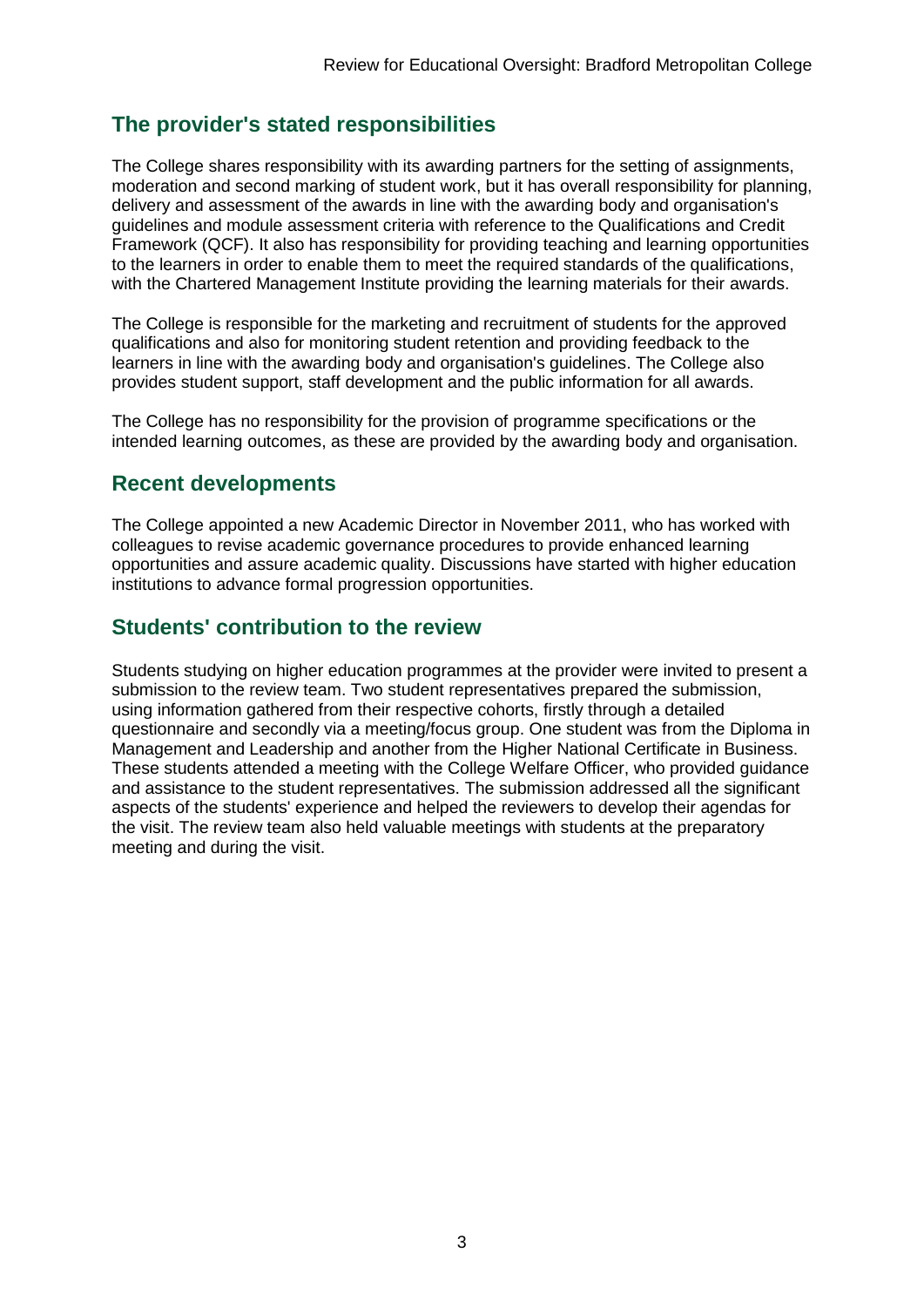## **Detailed findings about Bradford Metropolitan College**

## **1 Academic standards**

#### **How effectively does the provider fulfil its responsibilities for the management of academic standards?**

1.1 There is a clear and effective structure for the governance of the College, which supports the agreements held with the awarding partners. The membership and terms of reference for each committee and individual roles are well defined in the College's Organisational Constitution. The Executive Board has oversight of all College activity with the Principal as Chair and the Academic Director as one of the two other members. This Board meets twice per year and has responsibility for College strategy, finance, public information and oversight of accreditation reports and annual reviews. The Management Committee meets four times a year and reports to the Executive Board with responsibility for the review of all aspects of teaching and learning and academic standards, including staff recruitment and development. The Operations Committee meets once a month with the Academic Director as Chair and has responsibility for reviewing resources and monitoring assessment and teaching. This Committee reports to the Management Committee. Staff clearly understand the remit of each committee and believe that their contribution to College management via the Operations Committee is valued. They welcomed the opportunity to be involved in the management of academic standards.

1.2 Meetings are briefly minuted with action points for committee members noted. The minutes lack detail and do not systemically capture the discussions or actions to close the quality loop. Improving the quality of the minutes of the meetings would demonstrate explicitly the central role of these committees in the maintenance of academic standards. There was evidence from staff that they were aware of the issues under discussion. However, the Academic Director is developing a tracking system where action points are detailed and signed off as they are taken through to completion. When live, this will enhance the College's management of academic standards. It is advisable for the College to ensure that minutes of meetings are more detailed and that progress on actions is tracked effectively.

1.3 The College has a mission statement, objectives and comprehensive policies and procedures. A Strategic Plan was implemented in 2009 to direct the activities of the College. Progress is followed through an action plan. There is a policies and procedure review process which tracks the formal review of all policies and any changes are well documented. Both staff and students confirm their involvement in the development and monitoring of these through the Operations Committee (see also paragraph 2.3). Students were complimentary of the involvement of the student voice and welcomed the opportunity to make staff aware of their concerns and to have involvement in the management of standards. The regular review of a comprehensive range of policies and procedures which enhance the student experience is good practice.

1.4 The Academic Director undertakes the role of quality manager with oversight of academic standards for the programmes and reports directly to the College Principal. This ensures effective control through the quality review cycle. The quality of academic standards is assured through the annual programme review process with the Academic Director in consultation with staff writing the annual programme reviews. Each review incorporates key points from staff, student surveys, external verifiers' reports and the College's response to these. The reviews are reported to the Operations Committee for discussion. Achievement and limited non-completion data is included in individual annual programme reviews. Evidence of student achievement and progression data was made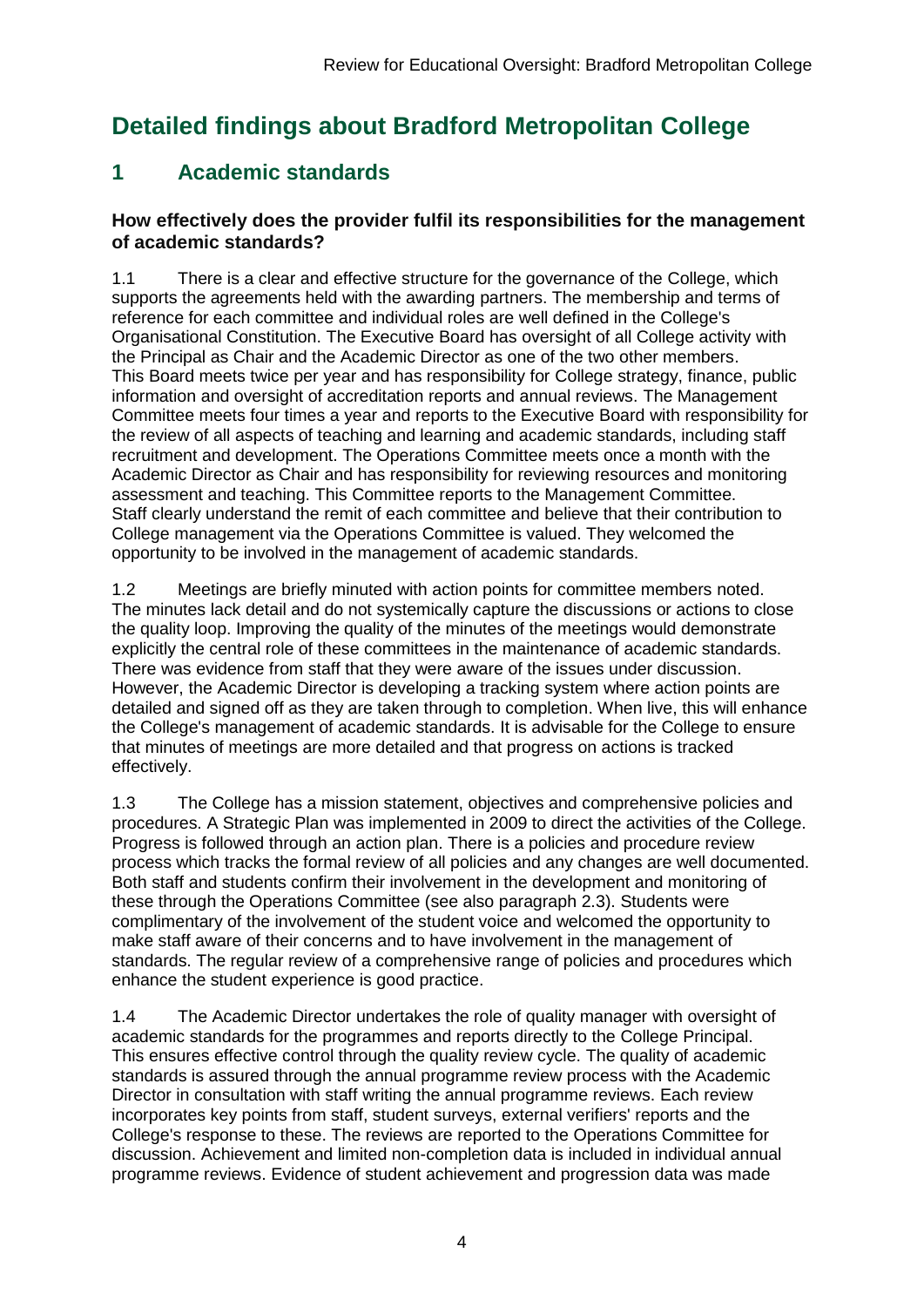available to the team. However, it lacks clear evaluation, with no system in place to use the data to enhance standards, quality or to monitor course provision effectively. It is advisable that the College implements a system which refines the evaluation of data to enhance academic standards and learning opportunities.

#### **How effectively are external reference points used in the management of academic standards?**

1.5 The College is largely dependent on the awarding partners for ensuring that the Diploma in Leadership and Management and the Higher National Certificate in Business awards meet the requirements of external reference points, such as *The framework for higher education qualifications in England, Wales and Northern Ireland* and the Academic Infrastructure. The College makes effective use of the documentation provided by its awarding partners as a basis for the management of academic standards. Staff develop schemes of work and lesson plans with the level of study clearly indicated with appropriate activities shown to support learning. Opportunities to share good practice across the teaching team are identified with sessions organised by the Academic Director for the teaching teams to meet and share information gained on a frequent basis (see also paragraph 2.4).

#### **How does the provider use external moderation, verification or examining to assure academic standards?**

1.6 The College effectively engages with external verifiers. The awarding body and organisation appoint external verifiers who make regular visits to the College. The College complies with all requirements of the awarding partners' quality monitoring processes. External verifiers' reports are positive about the management of programmes, the quality assurance procedures and feedback provided to students. Students said that they were given formative feedback on an ongoing basis and benefitted from written feedback on drafts of their work. Summative feedback is both in-text and summarised on a front sheet with appropriate internal verifiers' comments. The review team examined work drawn from the courses validated by the awarding body and organisation with which the College currently has an agreement. The College delivers appropriate assessment to the specified levels and feedback given is supportive and appropriate.

1.7 While some assessments are set by the awarding body and organisation, others can be contextualised and, where this is the case, the assignments have to be approved by the awarding partners before being issued to students. This is detailed in the College internal verification process. The assignment briefs are subject to external verification by the relevant awarding partners. The Edexcel policy is that assignment briefs are internally verified prior to issue. A suitable form is provided by Edexcel for this purpose. A copy of this document was found in the internal verification file, but there was no evidence of the use of this document to internally verify the quality of the assignments used for Edexcel module. It is desirable that the College reviews the internal verification policy to ensure consistency with awarding body and organisation's requirements.

The review team has **confidence** in the provider's management of its responsibilities for the standards of the awards it offers on behalf of its awarding body and organisation.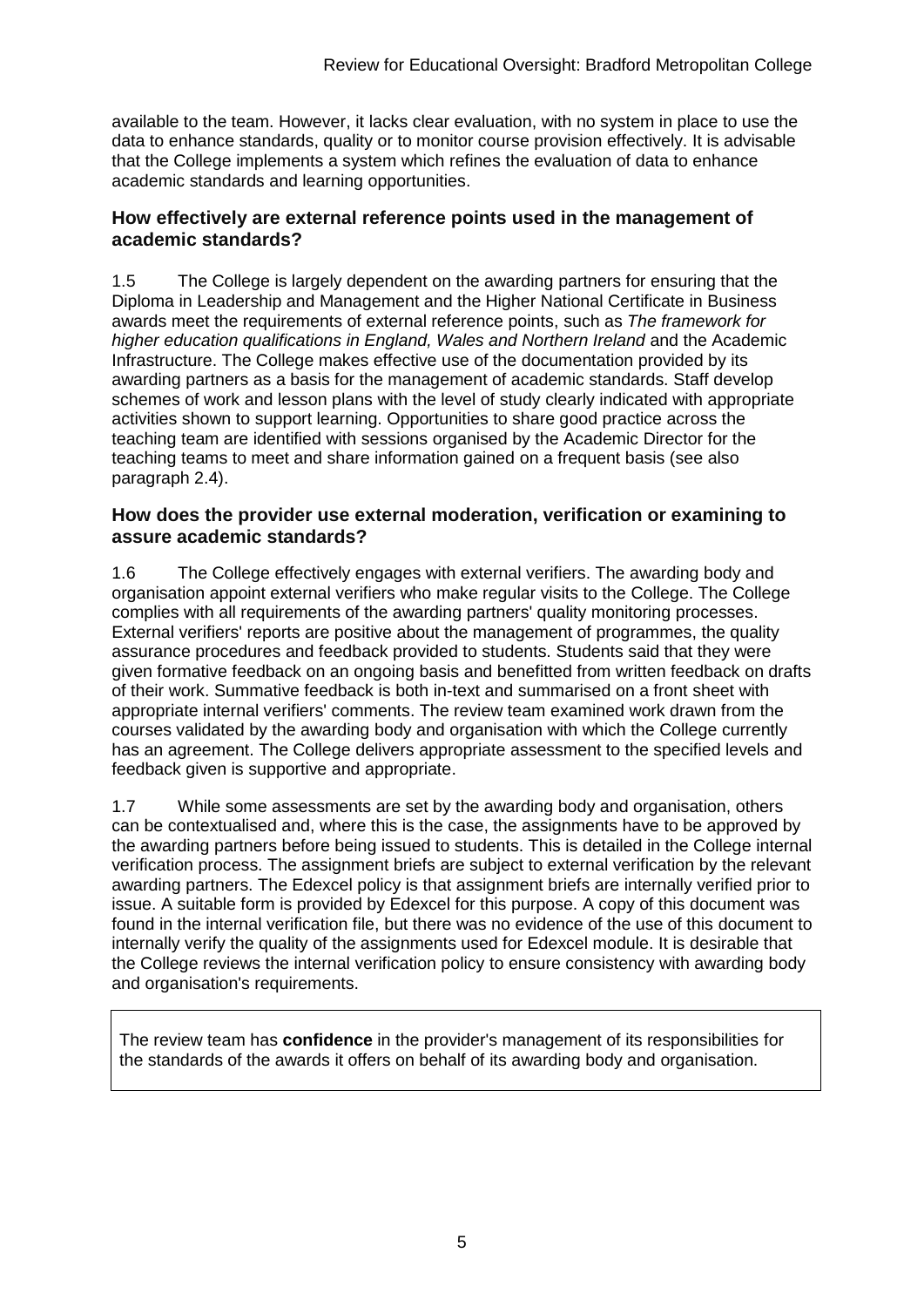## **2 Quality of learning opportunities**

#### **How effectively does the provider fulfil its responsibilities for managing and enhancing the quality of learning opportunities?**

2.1 The key responsibilities for the quality of learning outcomes are detailed in the approval documents and centre guides provided by the two awarding partners. The awarding partners provide the programme specifications. The Chartered Management Institute provides summative assignments to be used by students, but allows the College to contextualise the assignments and provide scenarios to support the assignments. Edexcel provides example assignments, but requires the College to devise their own summative assignments. These are checked for compliance with Edexcel protocols during annual visits by the external examiner.

2.2 Both awarding partners require the College to be responsible for recruitment and selection, monitoring admissions, induction arrangements, monitoring retention and completion through to claiming certificates from the awarding body and organisation. They also have responsibility for programme annual monitoring and quality reviews, development and implementation of teaching and learning strategies, and gathering and acting on student opinion, while providing staff development and the management and allocation of learning resources.

2.3 Coherent and consistent mechanisms are used to manage the higher education provision and enhance the quality of learning opportunities (see also paragraph 1.4). Students confirm that the provision on offer is appropriate for their needs. Recruitment of students has been an issue during the current academic year due to the College not meeting its recruitment target. The provision has been restructured to address the financial consequences of the reduced student numbers with the UK Border Agency A rating being reinstated in April 2012. There are effective policies and procedures dealing with all other mechanisms for ensuring the quality of learning opportunities and these are reviewed annually, following feedback from students and other stakeholders to ensure any necessary changes are actioned appropriately.

#### **How effectively are external reference points used in the management and enhancement of learning opportunities?**

2.4 The external reference points used include the Academic Infrastructure, programme specifications and guidance provided by the awarding partners and documentation from the British Accreditation Council and the QCF. These help the College to assure the provision on offer equals that offered in similar institutions. The level of engagement with external reference points is appropriate (see also paragraph 1.5).

#### **How does the provider assure itself that the quality of teaching and learning is being maintained and enhanced?**

2.5 The academic staff are well qualified in relevant disciplines with suitable experience to deliver the courses of study. Most of them hold professional memberships and have master's degrees. They all either have or are in the process of attaining a teaching qualification. Where training and development is needed to supplement existing qualifications and maintain academic currency, it is available. Staff are initially approved by both the Chartered Management Institute and Edexcel prior to delivering on any of the awards. Learning opportunities are supported by a wide range of regularly updated internal policies and procedures that, taken together, form a strong and coherent mechanism for ensuring that teaching and learning is effective.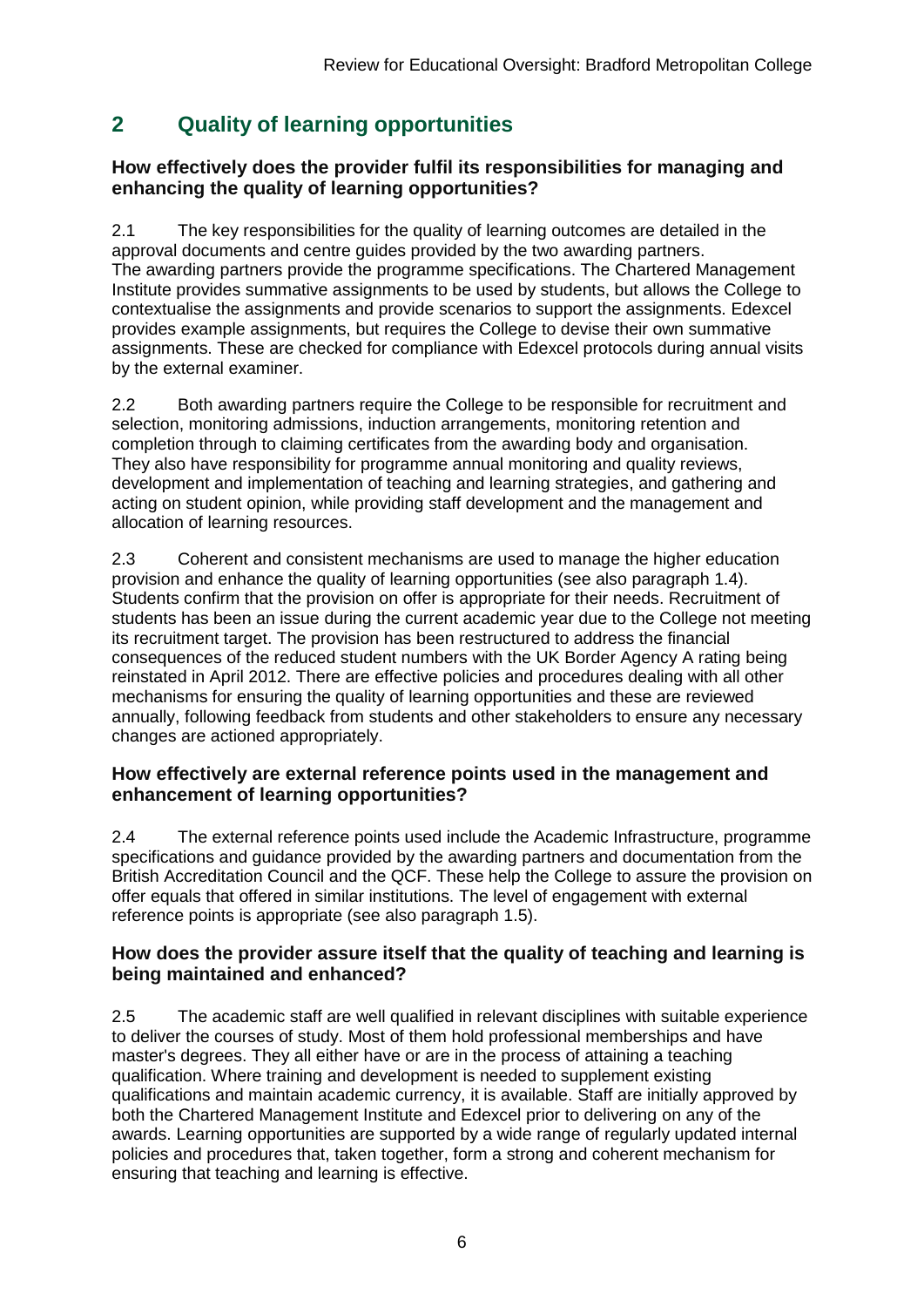2.6 An effective peer observation scheme is used to evaluate teaching and learning. This is supported by a transparent and successful peer observation checklist. The Peer Observation Policy and the procedures are comprehensively documented and link effectively with the Staff Appraisal Policy and Procedure and the Staff Development Policy. Formal verbal feedback is provided as soon as possible after the observation of teaching and an action plan agreed, where support and training or development is deemed necessary. Inadequate performance leads to a reobservation and, where no improvement is apparent, to capability proceedings.

2.7 Representatives of the Chartered Management Institute visit the College annually to observe the quality of teaching and learning. The reports of these visits express satisfaction with the quality of learning opportunities. A significant proportion of students do progress to higher levels of study at other higher education institutions. Returning students told the team that they felt well prepared for progression and that they valued the expertise of the teaching team at the College. The College uses the awarding body and organisation's reports and student feedback to supplement the feedback, appraisal, training and development mechanisms outlined above.

2.8 In their meeting with the team, students confirmed that the programmes are relevant to their academic goals. They are happy with the teaching and learning strategies used and are confident that they will achieve their qualifications. The student voice is collected in several ways, including end-of-semester surveys, student tutorials and student representation on the Operations Committee. Students are satisfied with pre-admission information, marketing materials and the induction process. In their submission to the review and meeting with the team, students were able to cite examples of where their comments had been acted upon, including the need for new computers and support for students with weaknesses in study skills and English.

#### **How does the provider assure itself that students are supported effectively?**

2.9 The College has comprehensive policies and procedures relating to admissions, accreditation of prior learning, equal opportunities, induction and health and safety. Online video interviews are used to interview students and pre-arrival packs are sent to successful applicants. An informative and effective induction process is provided, with students completing an induction checklist to confirm that they understand the information provided. The induction includes the issue of student handbooks, course handbooks, an explanation of College policies and procedures, a code of conduct, and further necessary information essential to international students, for example on obtaining accommodation, registering with a doctor and opening a bank account; yet not all of this important information is included in the checklist. It is desirable that the induction checklist is extended to include all relevant activities.

2.10 There is an effective tutorial system which enhances the quality of learning opportunities. Initial skills audits are used to generate developmental targets, which lead to individual learning plans for every student. There are formally timetabled tutorial slots using a clear and comprehensive personal development plan to record the outcomes, where constructive formative and summative feedback is provided by staff on student assignment work. An exit tutorial records student reflection on the outcomes and the intended destination of the students. The College also allocates additional time for students who need help with their coursework, literacy, numeracy and research skills, supplemented by drop-in subject tutor support. Students confirm that this additional support is useful. The team considers that the coherent system of student support, which includes tutorials, skills audits, personal development plans and the provision of additional study skills support, underpins teaching and assessment and is an example of good practice.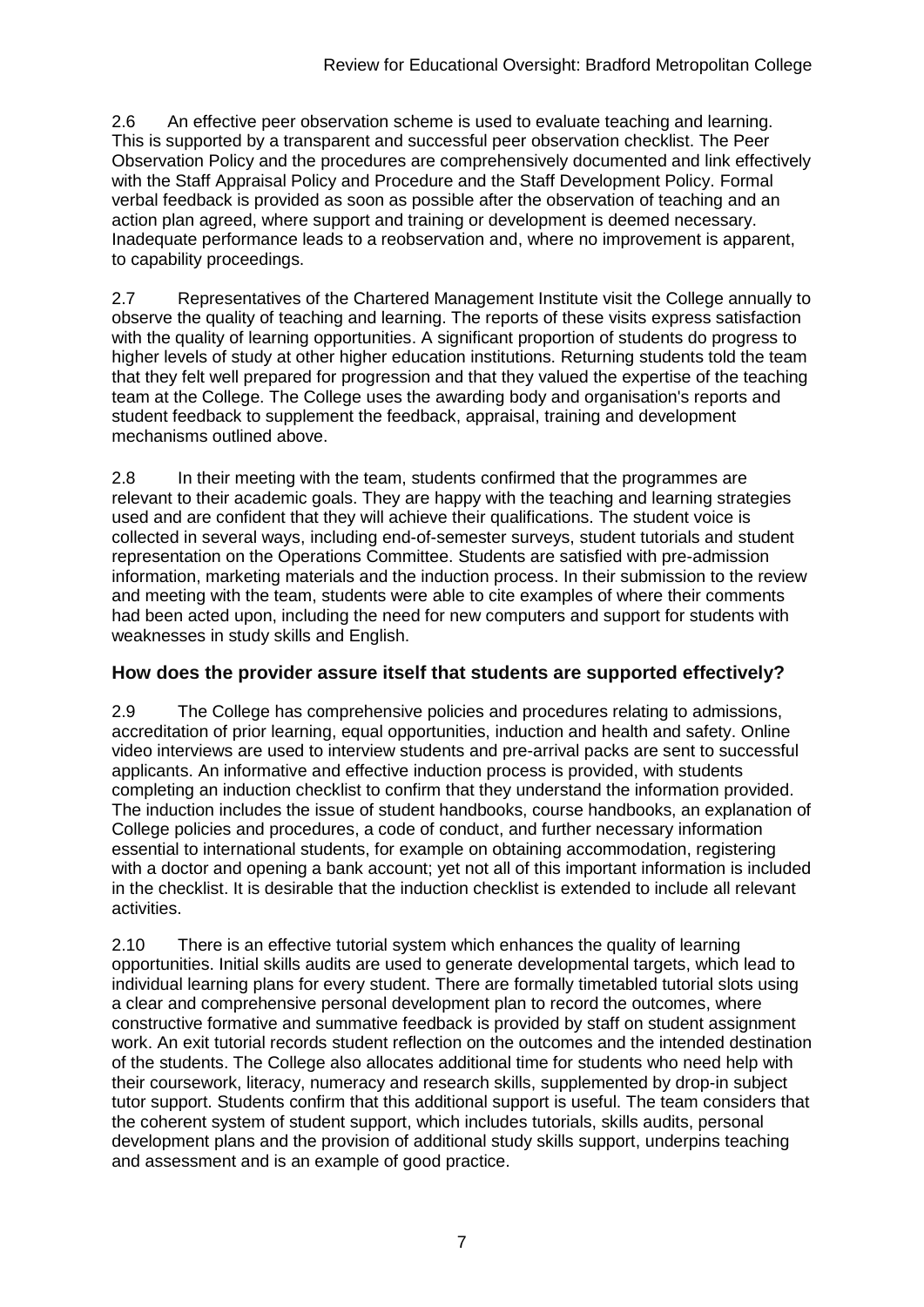#### **What are the provider's arrangements for staff development to maintain and/or enhance the quality of learning opportunities?**

2.11 The College makes appropriate arrangements for staff development, as set out in the Staff Development Policy. Staff development needs are identified through annual appraisal and the operation of a teaching observation process. A dedicated staff training and development budget is agreed annually by the Executive Board. New teaching staff attend a formal induction session focusing on College policies and systems, which is conducted by the Principal or the Academic Director, to ensure that they become familiar with College practice. There is an effective mentoring scheme to assist staff in their professional development, with the College encouraging staff to gain membership of relevant professional bodies. A personal development plan is used to record and monitor this process.

2.12 An annual College staff development plan is created, based upon targets arising out of the appraisal process, the peer observation scheme and other departmental issues. Training and development sessions on differentiation, initial assessment tools, assessment feedback and moderation have been attended by all staff. Opportunities for sharing good practice arising out of training and development are arranged when necessary and staff confirm that these sessions are beneficial.

2.13 The College does not systematically record individual scholarly activity and professional development, and has no mechanisms to monitor the impact of this activity on teaching and learning. However, individual members of staff are undertaking postgraduate qualifications, and they use this experience to inform their teaching and enhance the quality of learning opportunities. It is desirable that the College maintains detailed records of research, scholarly activity and continuous professional development, and monitors the impact of these on the curriculum.

#### **How effectively does the provider ensure that learning resources are accessible to students and sufficient to enable them to achieve the learning outcomes?**

2.14 There is a dedicated computer room and all computers are networked to provide internet access and a printing and scanning facility. Free wireless internet access is provided for students using their own laptops, tablets and mobile phones. As a result of student comments, the College has recently upgraded and refurbished the computer infrastructure to provide better information technology support and services to its students.

2.15 There is a small library with books, journals, magazines and prospectuses from universities. The College advises students at induction to register with Bradford Central Library for a wider range of resources and online access. The Hub facility, which offers access to learning materials, including textbooks and journals, is available from the Chartered Management Institute to all students registered on programmes offered by this awarding organisation. Students on the Diploma in Leadership and Management make good use of this facility, especially during periods of assessment, and the College and students consider it to be very useful.

The review team has **confidence** that the provider is fulfilling its responsibilities for managing and enhancing the quality of the intended learning opportunities it provides for students.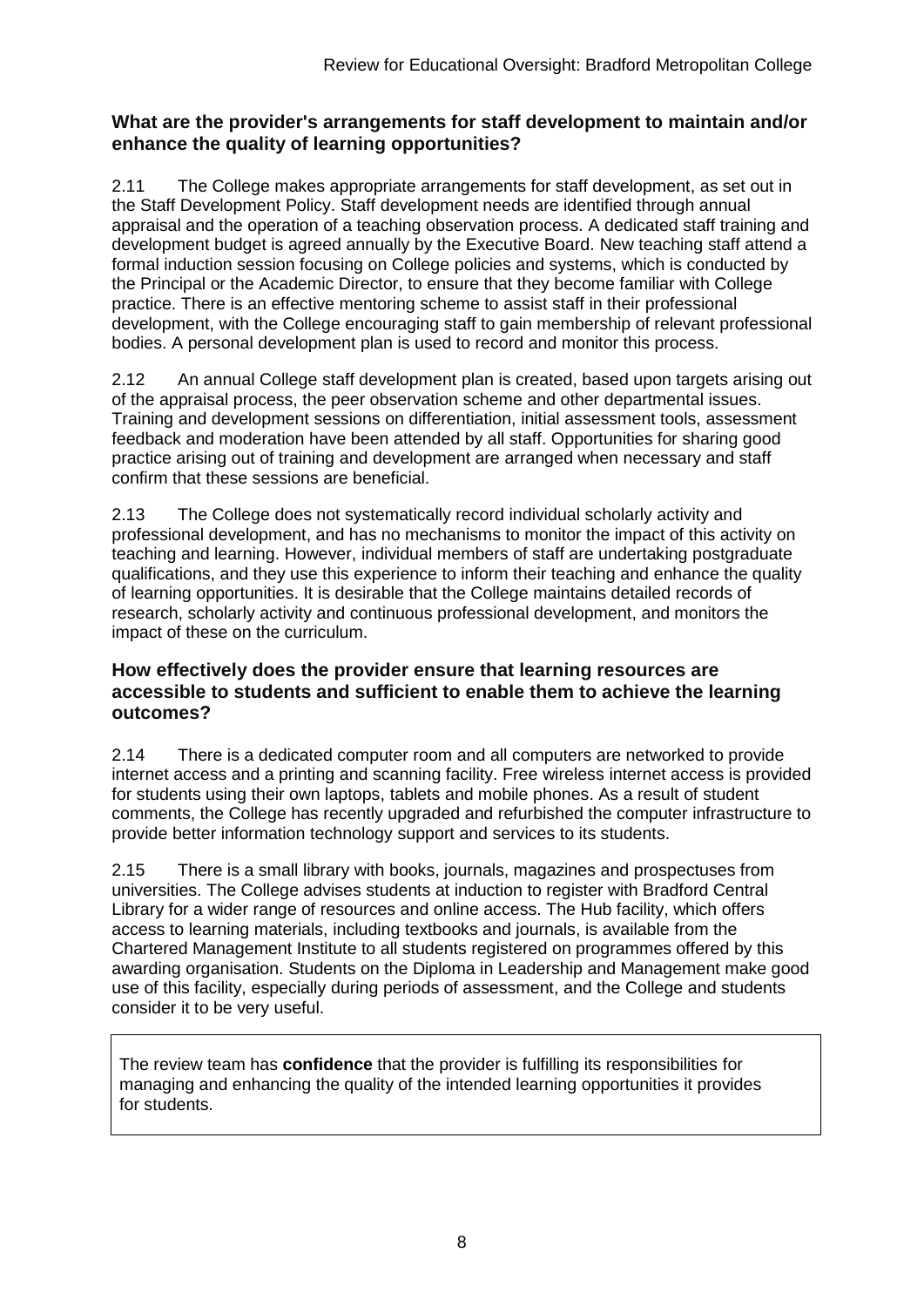## **3 Public information**

#### **How effectively does the provider's public information communicate to students and other stakeholders about the higher education it provides?**

3.1 The College effectively communicates a range of public information to potential students, current students and staff. It is responsible for publishing promotional and marketing material, such as leaflets and prospectuses, and all other programme-related documents, such as student handbooks, course handbooks and unit/module handbooks. These are available in hard copy, to download from the College website and on the virtual learning environment.

3.2 The awarding partners are responsible for publishing information relating to the structure and content of the programmes on offer, but this information is available in both hard copy and electronically through the College. The College prospectus contains key information about the College and the courses available. The website is accessible and easy to navigate and the information provided is accurate. Students confirm that the information available on the website before and during application was helpful and reflected their experience of the College.

#### **How effective are the provider's arrangements for assuring the accuracy and completeness of information it has responsibility for publishing?**

3.3 The College has standard templates for assessment briefs, programme handbooks and programme specifications. Programme and unit handbooks are produced by the programme chairs together with the Academic Director, using the College's own templates and guidance from the awarding body and organisation.

3.5 There is a public information policy which sets out a comprehensive list of information in the public domain and those with responsibility for it at operational level. The Executive Board is responsible for checking the accuracy and completeness of public information. All documents, policies and procedures go through appropriate checks by the Executive Board before being published as hard copies, on the website and the virtual learning environment.

3.6 The virtual learning environment is in the early stages of development, but does contain links to College policies and the online application process. Module information currently includes assignment briefs, but there is scope for further development to include module handbooks, lecture notes and materials to support learning. It is desirable that the College continues to develop the virtual learning environment in order to support learning and teaching.

The team concludes that **reliance can be placed** on the accuracy and completeness of the information that the provider is responsible for publishing about itself and the programmes it delivers.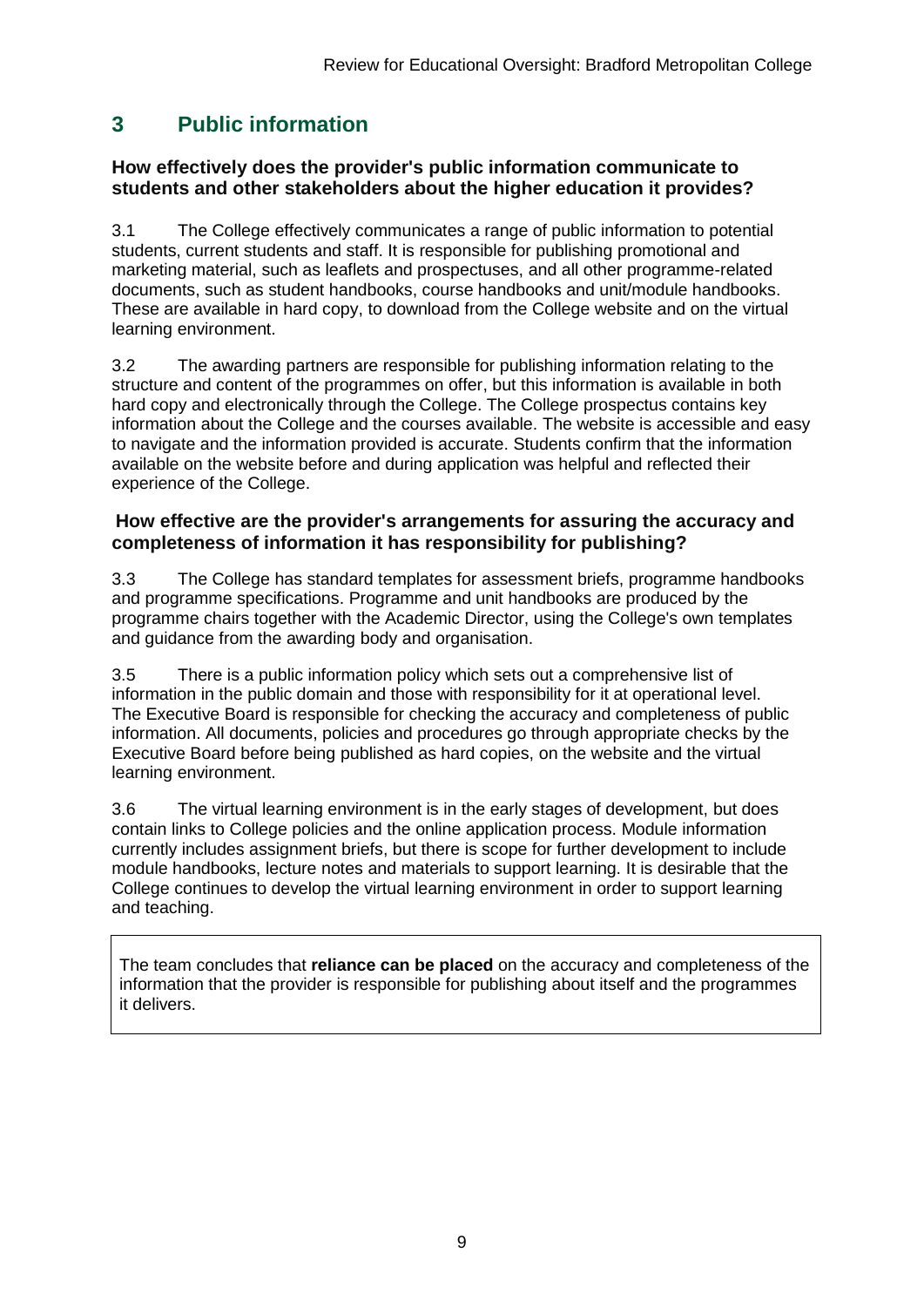## **Action plan** 3

| Bradford Metropolitan College action plan relating to the Review for Educational Oversight June 2012                                          |                                                                                                                                                                                         |                                                                                                                           |                                            |                                                                                                                                                       |                             |                                                                                                                                                                 |
|-----------------------------------------------------------------------------------------------------------------------------------------------|-----------------------------------------------------------------------------------------------------------------------------------------------------------------------------------------|---------------------------------------------------------------------------------------------------------------------------|--------------------------------------------|-------------------------------------------------------------------------------------------------------------------------------------------------------|-----------------------------|-----------------------------------------------------------------------------------------------------------------------------------------------------------------|
| <b>Good practice</b>                                                                                                                          | Action to be taken                                                                                                                                                                      | <b>Target date</b>                                                                                                        | <b>Action by</b>                           | <b>Success</b><br><b>indicators</b>                                                                                                                   | <b>Reported to</b>          | <b>Evaluation</b>                                                                                                                                               |
| The review team<br>identified the following<br>areas of good<br>practice that are<br>worthy of wider<br>dissemination within<br>the provider: |                                                                                                                                                                                         |                                                                                                                           |                                            |                                                                                                                                                       |                             |                                                                                                                                                                 |
| • the regular review of<br>a comprehensive<br>range of policies<br>and procedures<br>(paragraph 1.3)                                          | Review all College<br>policies and<br>procedures to ensure<br>the accuracy,<br>completeness and<br>consistency with<br>relevant awarding<br>and other regulatory<br>bodies requirements | March 2013                                                                                                                | Academic/<br><b>Admin Director</b>         | Accurate and<br>up-to-date<br>document history<br>tables and<br>version control<br>Readily<br>availability of<br>information to<br>staff and students | Principal                   | Compliance<br>checks with<br>awarding and<br>regulatory bodies<br>requirements with<br>their respective<br>quality managers<br>and UK Border<br>Agency guidance |
| the fully embedded<br>tutorial approach<br>(paragraph 2.10).                                                                                  | Provide three one-to-<br>one tutorial supports<br>in each semester to<br>students                                                                                                       | Entry tutorial<br>at fourth<br>week, first<br>review<br>tutorial at<br>eighth week<br>and second<br>review<br>tutorial at | Programme<br>Chair/<br><b>Course Tutor</b> | Fewer late<br>submissions,<br>breach of<br>academic<br>integrity and<br>withdrawals<br>Successful<br>achievement of                                   | Academic<br><b>Director</b> | <b>Student</b><br>progression and<br>feedback data<br>analysis and<br>hence annual<br>programme<br>review                                                       |

 3 The provider has been required to develop this action plan to follow up on good practice and address any recommendations arising from the review. QAA monitors progress against the action plan, in conjunction with the provider's awarding body and organisation.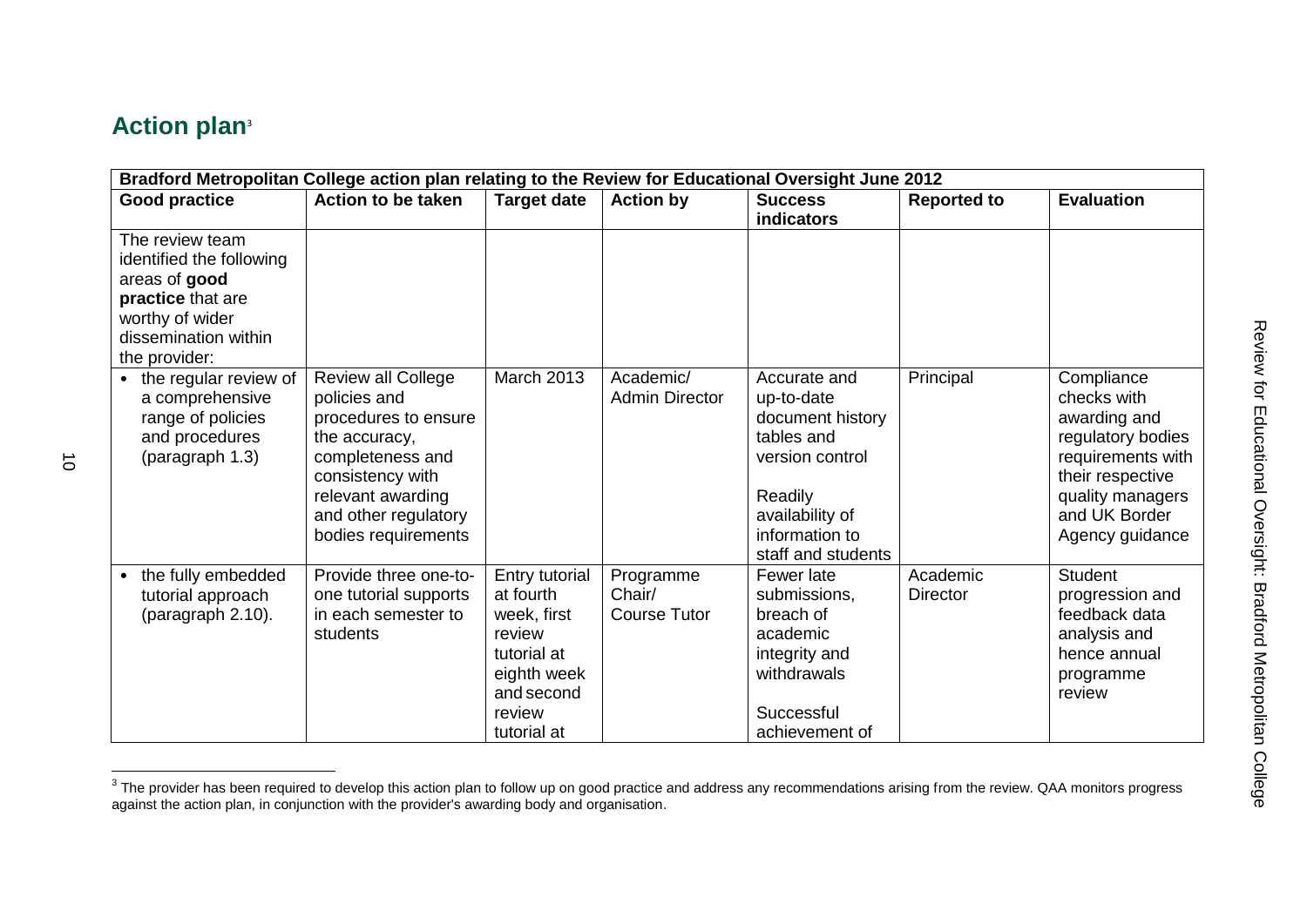|                                                                                                                                   |                                                                                                                                       | twelth week<br>in each<br>semester                                                                       |                            | personal targets<br>by students                                                  |                        |                                                                                          |
|-----------------------------------------------------------------------------------------------------------------------------------|---------------------------------------------------------------------------------------------------------------------------------------|----------------------------------------------------------------------------------------------------------|----------------------------|----------------------------------------------------------------------------------|------------------------|------------------------------------------------------------------------------------------|
| <b>Advisable</b>                                                                                                                  | <b>Action to be taken</b>                                                                                                             | <b>Target date</b>                                                                                       | <b>Action by</b>           | <b>Success</b><br>indicators                                                     | <b>Reported to</b>     | <b>Evaluation</b>                                                                        |
| The team considers<br>that it is <b>advisable</b> for<br>the provider to:                                                         |                                                                                                                                       |                                                                                                          |                            |                                                                                  |                        |                                                                                          |
| ensure that minutes<br>$\bullet$<br>of meetings are<br>more detailed and<br>that progress on<br>actions is tracked<br>effectively | Adapt and<br>standardise the<br>minutes of meeting<br>format                                                                          | <b>Start</b><br>September<br>2012                                                                        | <b>Minutes</b><br>Recorder | Clear<br>appreciation of<br>role of minutes<br>and action<br>agenda              | Committee chairs       | Action completion<br>track record<br>Sign-off by<br>committee chairs<br>for consistency, |
| (paragraph 1.2)                                                                                                                   | Provide more<br>in-depth detail of<br>discussion points,<br>with for and against<br>arguments and how<br>the agreement was<br>reached | Monthly for<br>operations<br>committee,<br>quarterly for<br>management<br>committee<br>and<br>biannually |                            | <b>Effective and</b><br>efficient actions<br>with completions<br>within deadline |                        | accuracy and<br>adequacy                                                                 |
|                                                                                                                                   | Clearly label actions<br>for staff with<br>completion dates                                                                           | for the<br>Executive<br><b>Board</b>                                                                     |                            |                                                                                  |                        |                                                                                          |
|                                                                                                                                   | Development,<br>piloting and<br>implementation of<br>action tracking<br>system to monitor<br>the progress of<br>action completion     |                                                                                                          |                            |                                                                                  |                        |                                                                                          |
| implement a system<br>to evaluate student                                                                                         | Use achievement<br>data within annual                                                                                                 | August 2013<br>Annually                                                                                  | Programme<br>chairs        | Improved student<br>achievements                                                 | Principal/<br>Academic | Comparison of                                                                            |
|                                                                                                                                   |                                                                                                                                       |                                                                                                          |                            |                                                                                  |                        | progression                                                                              |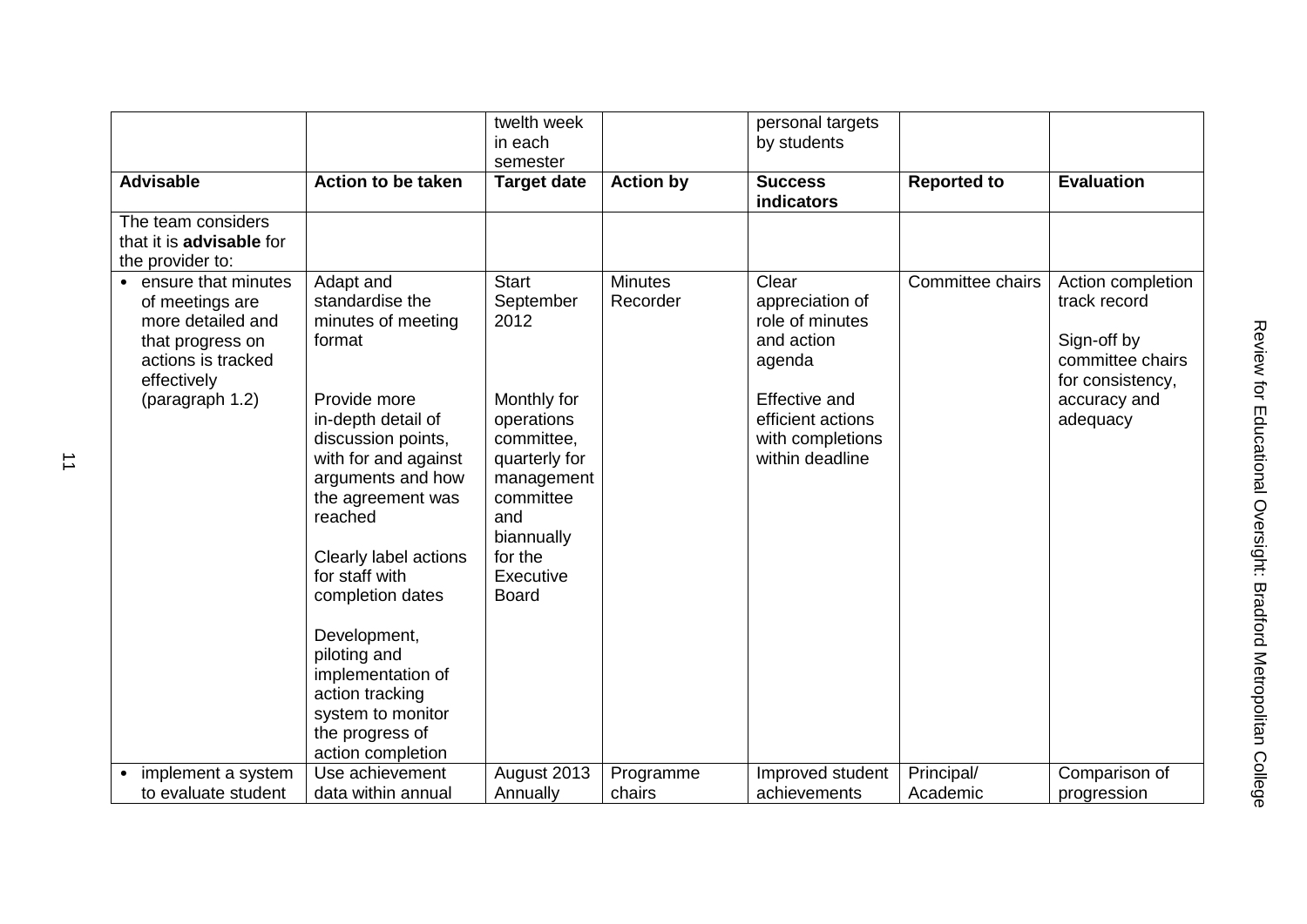| achievement data to<br>enhance academic<br>standards and<br>learning<br>opportunities<br>(paragraph 1.4)                             | programme review to<br>critically evaluate the<br>impact on academic<br>standards and<br>learning<br>opportunities<br>The process must<br>highlight strengths<br>and development<br>areas with<br>subsequent remedial<br>actions |                                   |                                      | statistics<br>Reflection on<br>students results<br>with full<br>appreciation of<br>programme<br>success<br>Follow-up of<br>subsequent<br>actions for future<br>sessions            | <b>Director</b>                           | across<br>programmes and<br>units<br>Annual<br>programme<br>review report<br>Action completion<br>track record |
|--------------------------------------------------------------------------------------------------------------------------------------|----------------------------------------------------------------------------------------------------------------------------------------------------------------------------------------------------------------------------------|-----------------------------------|--------------------------------------|------------------------------------------------------------------------------------------------------------------------------------------------------------------------------------|-------------------------------------------|----------------------------------------------------------------------------------------------------------------|
| ensure continued<br>development of the<br>virtual learning<br>environment to<br>support learning and<br>teaching<br>(paragraph 3.6). | Gradually develop<br>the virtual learning<br>environment to<br>include lecture notes<br>for all units and other<br>learning resources<br>Availability of college<br>policies and<br>procedures and<br>forms                      | <b>Start</b><br>September<br>2012 | Admin Director/<br>course tutors     | Improved<br>learning<br>opportunities and<br>higher student<br>satisfaction<br>Information point<br>easily accessible<br>for students<br>hence increased<br>student<br>achievement | Principal/<br>Academic<br><b>Director</b> | Student feedback<br>and comments<br><b>Student</b><br>achievement data                                         |
| <b>Desirable</b>                                                                                                                     | <b>Action to be taken</b>                                                                                                                                                                                                        | <b>Target date</b>                | <b>Action by</b>                     | <b>Success</b><br>indicators                                                                                                                                                       | <b>Reported to</b>                        | <b>Evaluation</b>                                                                                              |
| The team considers<br>that it is <b>desirable</b> for<br>the provider to:                                                            |                                                                                                                                                                                                                                  |                                   |                                      |                                                                                                                                                                                    |                                           |                                                                                                                |
| • review the internal<br>verification policy to<br>ensure consistency<br>with the awarding<br>body and                               | Maintain record of all<br>assignment briefs<br>validation forms<br>provided by the<br>awarding bodies to                                                                                                                         | September<br>2012                 | Programme<br>chairs/course<br>tutors | Completed<br>internal<br>verification<br>assignment brief<br>forms for all units                                                                                                   | Academic<br><b>Director</b>               | Compliance<br>check with<br>awarding body<br>and<br>organisation's                                             |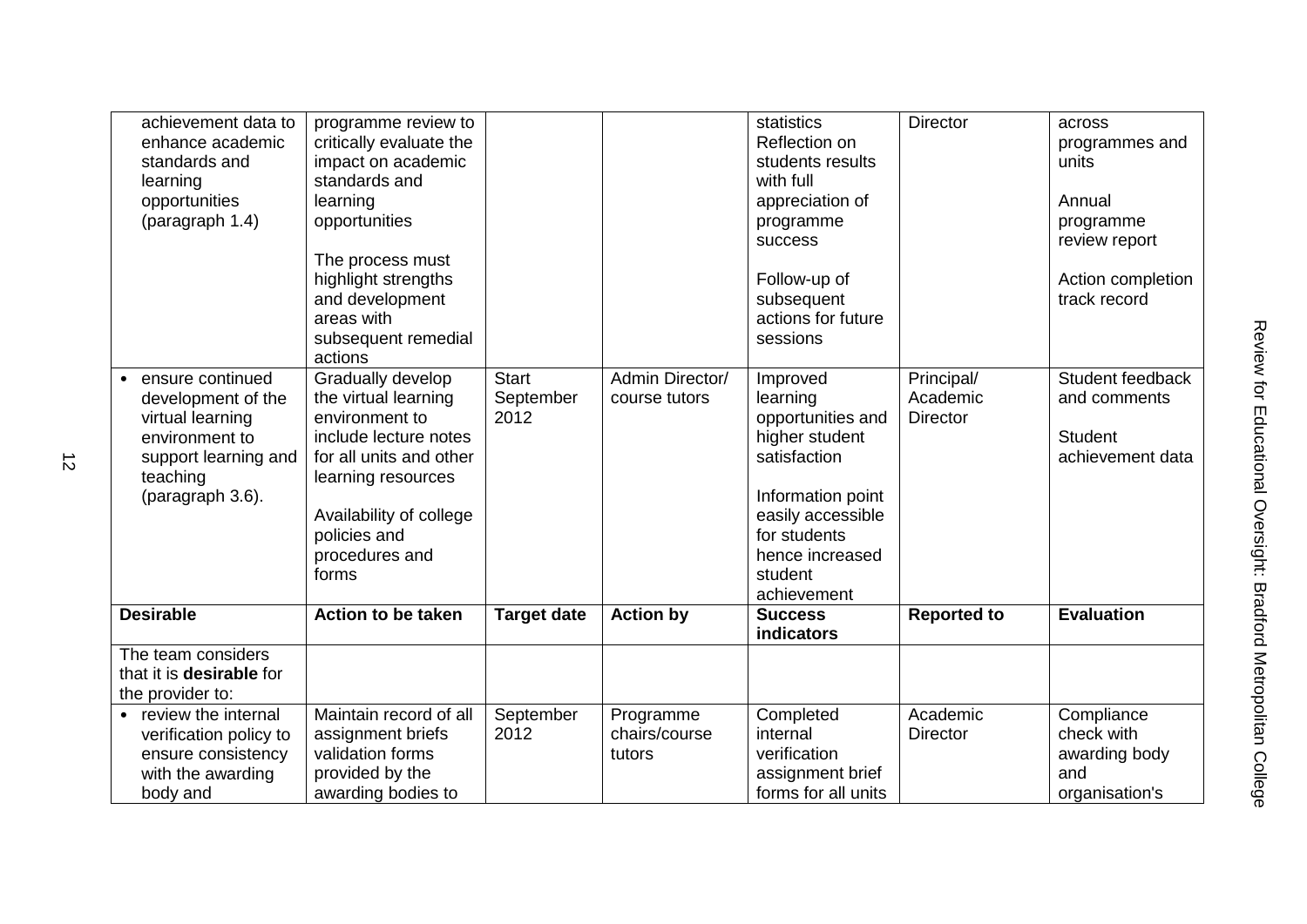| organisation's<br>requirements<br>(paragraph 1.7)                                                                                                                                                           | ensure consistency<br>with internal<br>verification policy                                                                                                                             |                                 |                                                      | and programmes,<br>signed off by<br>quality managers<br>of the awarding<br>body and<br>organisation |           | regulations                                                                                                                         |
|-------------------------------------------------------------------------------------------------------------------------------------------------------------------------------------------------------------|----------------------------------------------------------------------------------------------------------------------------------------------------------------------------------------|---------------------------------|------------------------------------------------------|-----------------------------------------------------------------------------------------------------|-----------|-------------------------------------------------------------------------------------------------------------------------------------|
| extend the induction<br>checklist to include<br>further activities<br>(paragraph 2.9)                                                                                                                       | Induction checklist to<br>include information<br>on student welfare<br>and support facilities<br>with particular<br>attention to<br>international needs                                | August 2012                     | Admin Director/<br><b>Student Welfare</b><br>Officer | Improved student<br>support and<br>welfare                                                          | Principal | Student feedback<br>and comments                                                                                                    |
| maintain detailed<br>records of research,<br>scholarly activity<br>and continuous<br>professional<br>development of staff<br>and monitor the<br>impact these have<br>on the curriculum<br>(paragraph 2.13). | Introduce research<br>and scholarly activity<br>records to monitor its<br>impact on teaching<br>and learning<br>Encourage staff to<br>review continuous<br>professional<br>development | <b>Start</b><br>October<br>2012 | Academic<br><b>Director</b>                          | Research and<br>scholarly activity<br>record                                                        | Principal | Staff appraisal,<br>continuous<br>professional<br>development and<br>staff development<br>plans<br>Student feedback<br>and comments |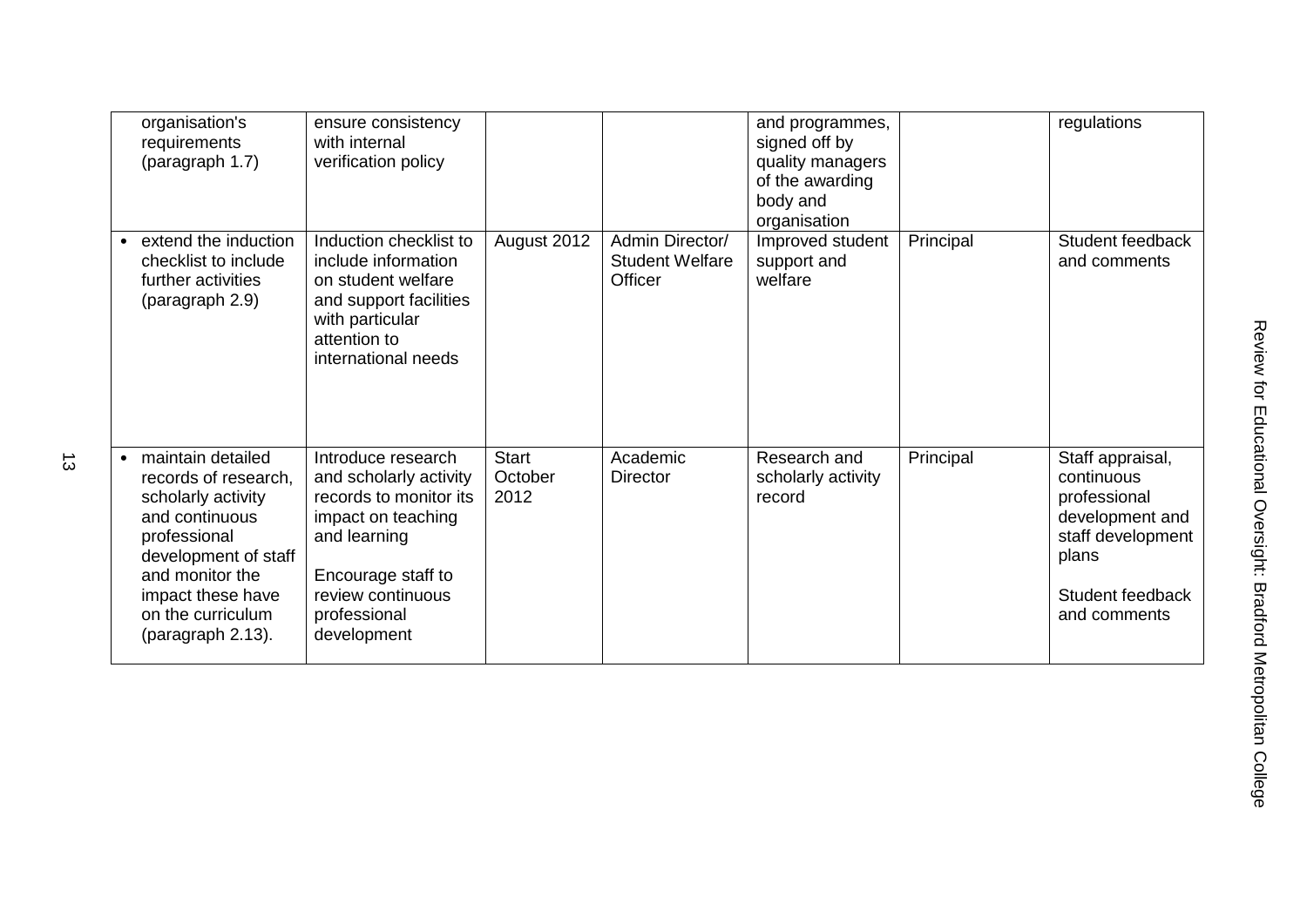## **About QAA**

QAA is the Quality Assurance Agency for Higher Education. QAA's mission is to safeguard standards and improve the quality of UK higher education.

QAA's aims are to:

- meet students' needs and be valued by them
- safeguard standards in an increasingly diverse UK and international context
- drive improvements in UK higher education
- improve public understanding of higher education standards and quality.

QAA conducts reviews of higher education institutions and publishes reports on the findings. QAA also publishes a range of guidance documents to help safeguard standards and improve quality.

More information about the work of QAA is available at: [www.qaa.ac.uk.](http://www.qaa.ac.uk/)

More detail about Review for Educational Oversight can be found at: [www.qaa.ac.uk/institutionreports/types-of-review/tier-4.](http://www.qaa.ac.uk/institutionreports/types-of-review/tier-4)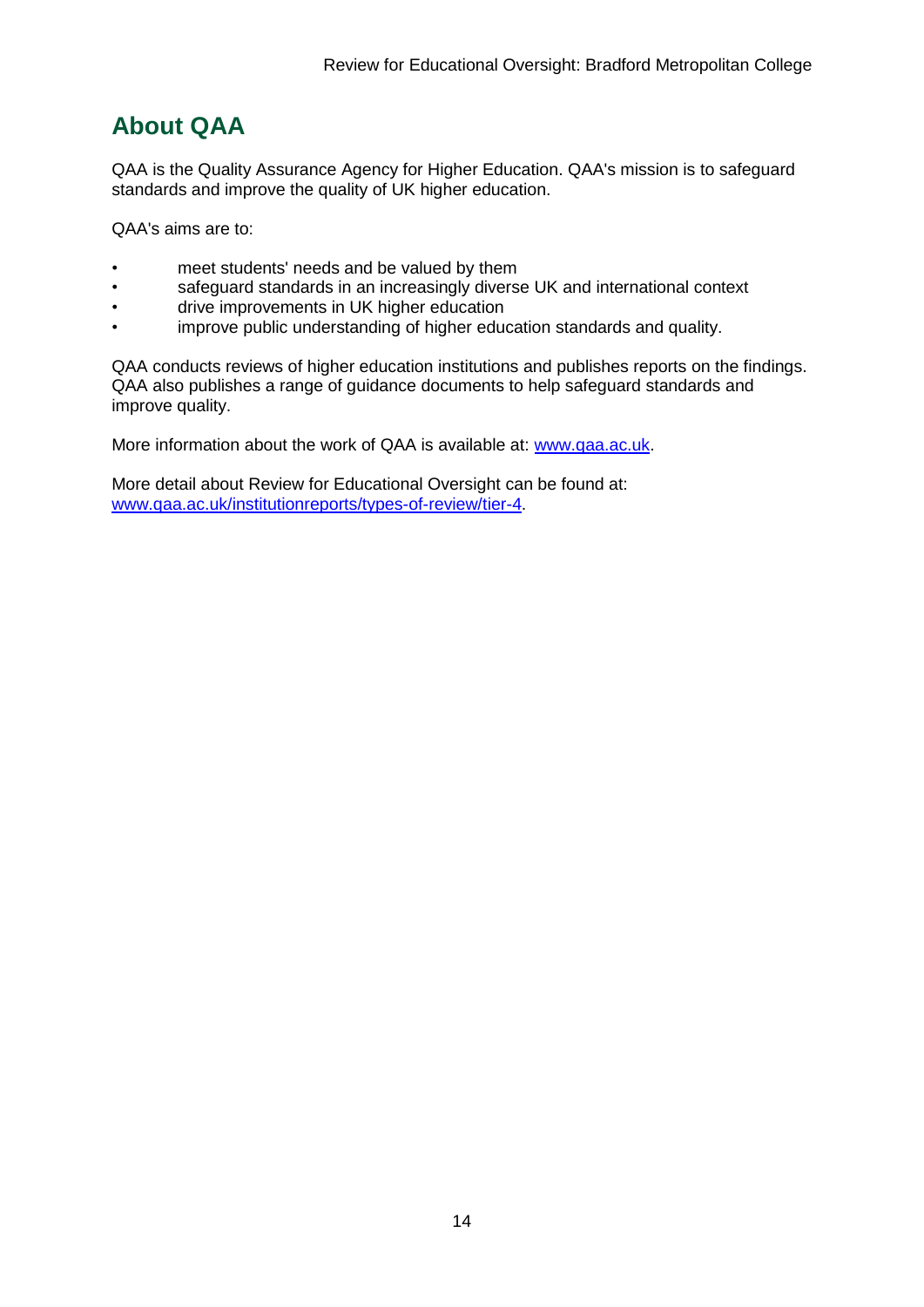## **Glossary**

This glossary explains terms used in this report. You can find a fuller glossary at: [www.qaa.ac.uk/aboutus/glossary.](http://www.qaa.ac.uk/aboutus/glossary) Formal definitions of key terms can be found in the *[Review for Educational Oversight: Handbook](http://www.qaa.ac.uk/Publications/InformationAndGuidance/Pages/REO-handbook.aspx)*<sup>4</sup>

**Academic Infrastructure** Guidance developed and agreed by the higher education community and published by QAA, which is used by institutions to ensure that their courses meet national expectations for academic standards and that students have access to a suitable environment for learning (academic quality). It consists of four groups of reference points: the **frameworks for higher education qualifications**, the **subject benchmark statements**, the **programme specifications** and the **[Code of practice](http://www.qaa.ac.uk/AboutUs/glossary/Pages/glossary-c.aspx#c2)**. Work is underway (2011-12) to revise the Academic Infrastructure as the UK [Quality Code](http://www.qaa.ac.uk/AboutUs/glossary/Pages/glossary-q.aspx#q5) for Higher Education.

**academic quality** A comprehensive term referring to how, and how well, institutions manage teaching and learning opportunities to help students progress and succeed.

**academic standards** The standards set and maintained by institutions for their courses and expected for their awards. See also **threshold academic standard**.

**awarding body** A body with the authority to award academic qualifications located on the **framework for higher education qualifications**, such as diplomas or degrees.

**awarding organisation** An organisation with the authority to award academic qualifications located on the Qualifications and Credit Framework for England and Northern Ireland(these qualifications are at levels 1 to 8, with levels 4 and above being classed as 'higher education').

**Code of practice** *The Code of practice for the assurance of academic quality and standards in higher education*, published by QAA: a set of interrelated documents giving guidance for higher education institutions.

**designated body** An organisation that has been formally appointed to perform a particular function.

**differentiated judgements** In a Review for Educational Oversight, separate judgements respectively for the provision validated by separate awarding bodies.

**enhancement** Taking deliberate steps at institutional level to improve the quality of **[learning](http://www.qaa.ac.uk/aboutus/glossary/pages/glossary-l.aspx#l1)  [opportunities](http://www.qaa.ac.uk/aboutus/glossary/pages/glossary-l.aspx#l1)**. It is used as a technical term in QAA's audit and review processes.

**feature of good practice** A positive aspect of the way a higher education institution manages quality and standards, which may be seen as exemplary to others.

**framework** A published formal structure. See also **framework for higher education qualifications**.

**framework for higher education qualifications** A published formal structure that identifies a hierarchy of national qualification levels and describes the general achievement expected of holders of the main qualification types at each level, thus assisting higher education providers in maintaining academic standards. QAA publishes the following frameworks:

**<sup>.</sup>** <sup>4</sup> [www.qaa.ac.uk/publications/informationandguidance/pages/reo-handbook.aspx.](http://www.qaa.ac.uk/publications/informationandguidance/pages/reo-handbook.aspx)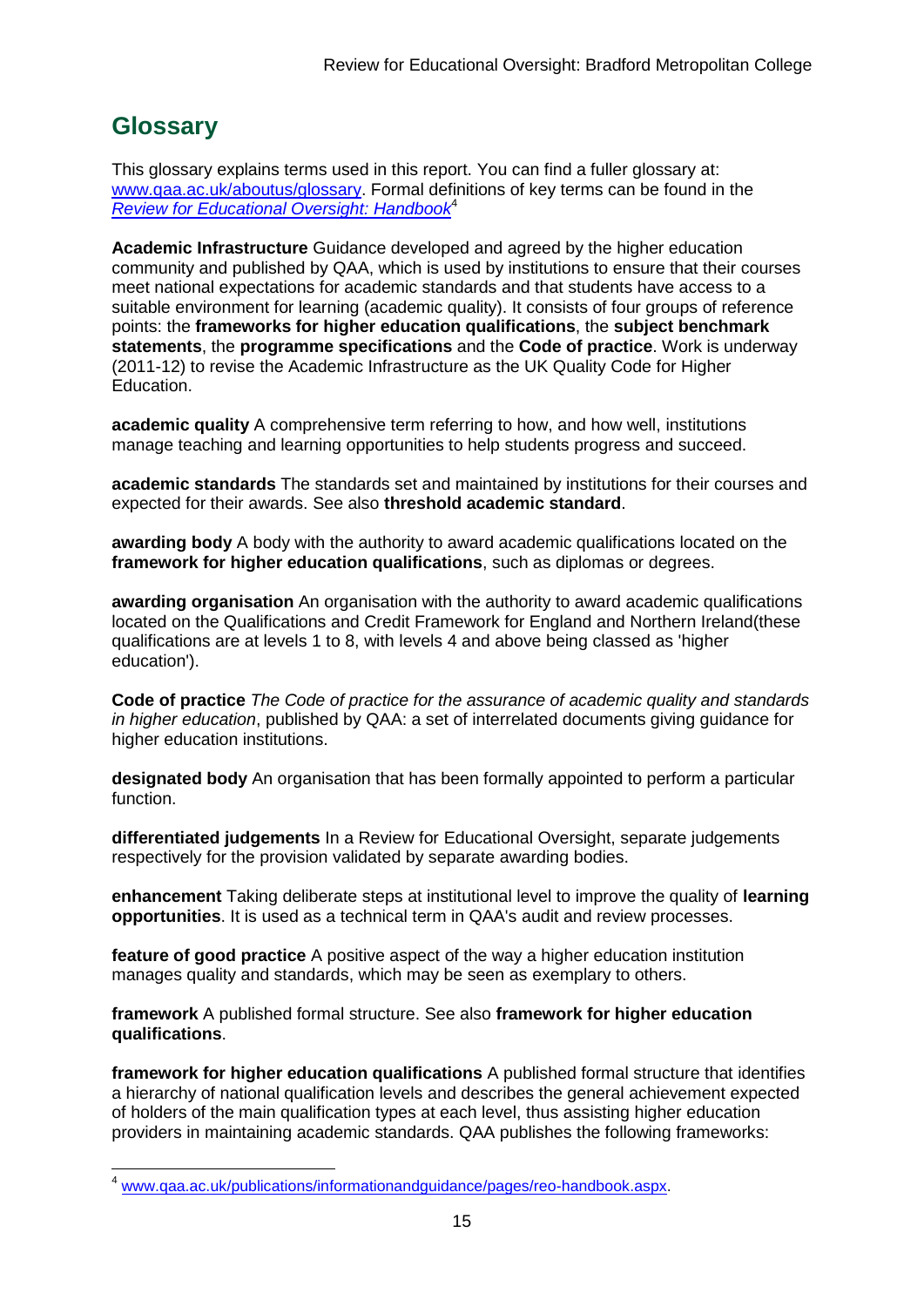*The framework for higher education qualifications in England, Wales and Northern Ireland* (FHEQ) and *The framework for qualifications of higher education institutions in Scotland*.

**highly trusted sponsor** An education provider that the UK government trusts to admit migrant students from overseas, according to Tier 4 of the UK Border Agency's points-based immigration system. Higher education providers wishing to obtain this status must undergo a successful review by QAA.

**learning opportunities** The provision made for students' learning, including planned **[programmes of study](http://newlive.qaa.ac.uk/aboutus/glossary/pages/glossary-p.aspx#p12)**, teaching, assessment, academic and personal support, resources (such as libraries and information systems, laboratories or studios) and staff development.

**learning outcome** What a learner is expected to know, understand and/or be able to demonstrate after completing a process of learning.

**operational definition** A formal definition of a term, which establishes exactly what QAA means when using it in reports.

**programme (of study)** An approved course of study which provides a coherent learning experience and normally leads to a qualification.

**programme specifications** Published statements about the intended **[learning outcomes](http://newlive.qaa.ac.uk/aboutus/glossary/pages/glossary-l.aspx#l2)** of **programmes of study**, containing information about teaching and learning methods, support and assessment methods, and how individual units relate to levels of achievement.

**provider** An institution that offers courses of higher education, typically on behalf of a separate **awarding body or organisation**. In the context of REO, the term means an independent college.

**public information** Information that is freely available to the public (sometimes referred to as being 'in the public domain').

**reference points** Statements and other publications that establish criteria against which performance can be measured. Internal reference points may be used by providers for purposes of self-regulation; external ones are used and accepted throughout the higher education community for the checking of standards and quality.

#### **quality** See **academic quality**.

**subject benchmark statement** A published statement that sets out what knowledge, understanding, abilities and skills are expected of those graduating in each of the main subject areas (mostly applying to [bachelor's degrees\)](http://newlive.qaa.ac.uk/aboutus/glossary/pages/glossary-b/aspx#b1), and explains what gives that particular discipline its coherence and identity.

**threshold academic standard** The minimum standard that a student should reach in order to gain a particular qualification or award, as set out in the **[subject benchmark statements](http://newlive.qaa.ac.uk/aboutus/glossary/pages/glossary-s.aspx#s7)** and national [qualifications frameworks.](http://newlive.qaa.ac.uk/aboutus/glossary/pages/glossary-q.aspx#q3) Threshold standards are distinct from the standards of performance that students need to achieve in order to gain any particular class of award, for example a first-class bachelor's degree. See also **[academic standard](http://newlive.qaa.ac.uk/aboutus/glossary/pages/glossary-a.aspx#a3)**.

**widening participation** Increasing the involvement in higher education of people from a wider range of backgrounds.